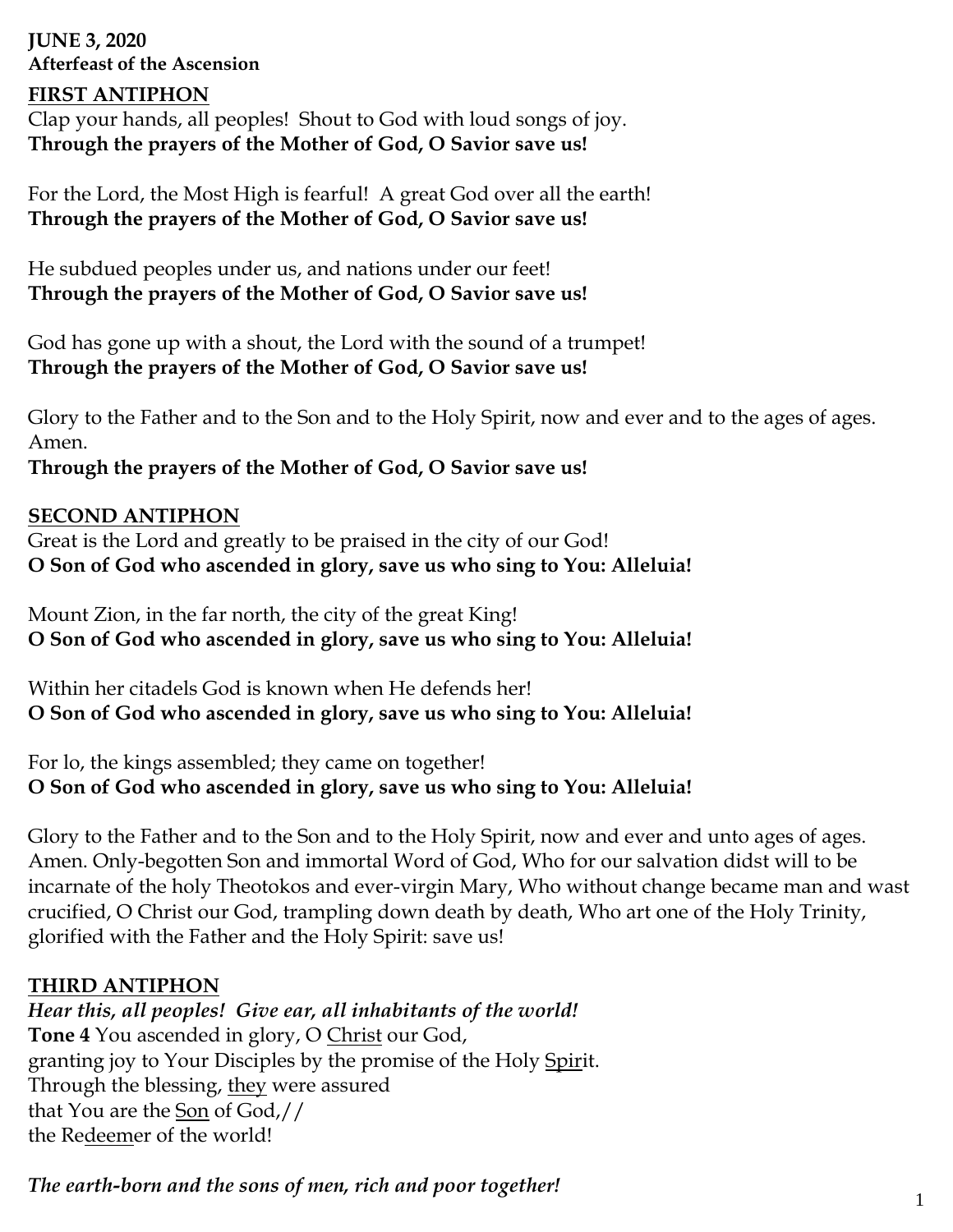**Tone 4** You ascended in glory, O Christ our God,…

*My mouth shall speak wisdom; the meditation of my heart shall be understanding.* **Tone 4** You ascended in glory, O Christ our God,…

*I will incline my ear to a proverb; I will solve my riddle in psalmody.* **Tone 4** You ascended in glory, O Christ our God,…

# **THE LITTLE ENTRANCE**

*Deacon/Priest:* Wisdom! Upright!

*Choir*: Come let us worship and fall down before Christ, O Son of God who ascended in glory, save us who sing to You: Alleluia!

# **TROPARIA**

**Tone 4** You ascended in glory, O Christ our God, granting joy to Your Disciples by the promise of the Holy Spirit. Through the blessing, they were assured that You are the Son of God,// the Redeemer of the world!

**Tone 4** In truth you were revealed to your flock as a rule of faith, a model of meekness, and teacher of abstinence, so you won the heights by humility, and riches by poverty, O Holy Father Nicholas, intercede with Christ God to save our souls.

## **Glory to the Father and to the Son and to the Holy Spirit, now and ever and to the ages of ages. Amen. (Kontakion)**

**Tone 6** When You had fulfilled the dispensation for our sake, and united earth to heaven: You ascended in glory, O Christ our God, not being parted from those who love You, but remaining with them and crying:// "I am with you, and there is no one against you!"

# **The Prokeimenon in the Seventh Tone: Be exalted, O God, above the heavens; / and Your glory be over all the earth! (Ps 56:11)**

*v:* **My heart is steadfast, O God, my heart is steadfast. I will sing and make melody over all the earth. (Ps 56:7)**

# **EPISTLE**

# **The reading is from the Acts of the Holy Apostles. (23:1-11)**

In those days, Paul, looking earnestly at the council, said, "Men and brethren, I have lived in all good conscience before God until this day." And the high priest Ananias commanded those who stood by him to strike him on the mouth. Then Paul said to him, "God will strike you, you whitewashed wall! For you sit to judge me according to the law, and do you command me to be struck contrary to the law?" And those who stood by said, "Do you revile God's high priest?" Then Paul said, "I did not know, brethren, that he was the high priest; for it is written, 'You shall not